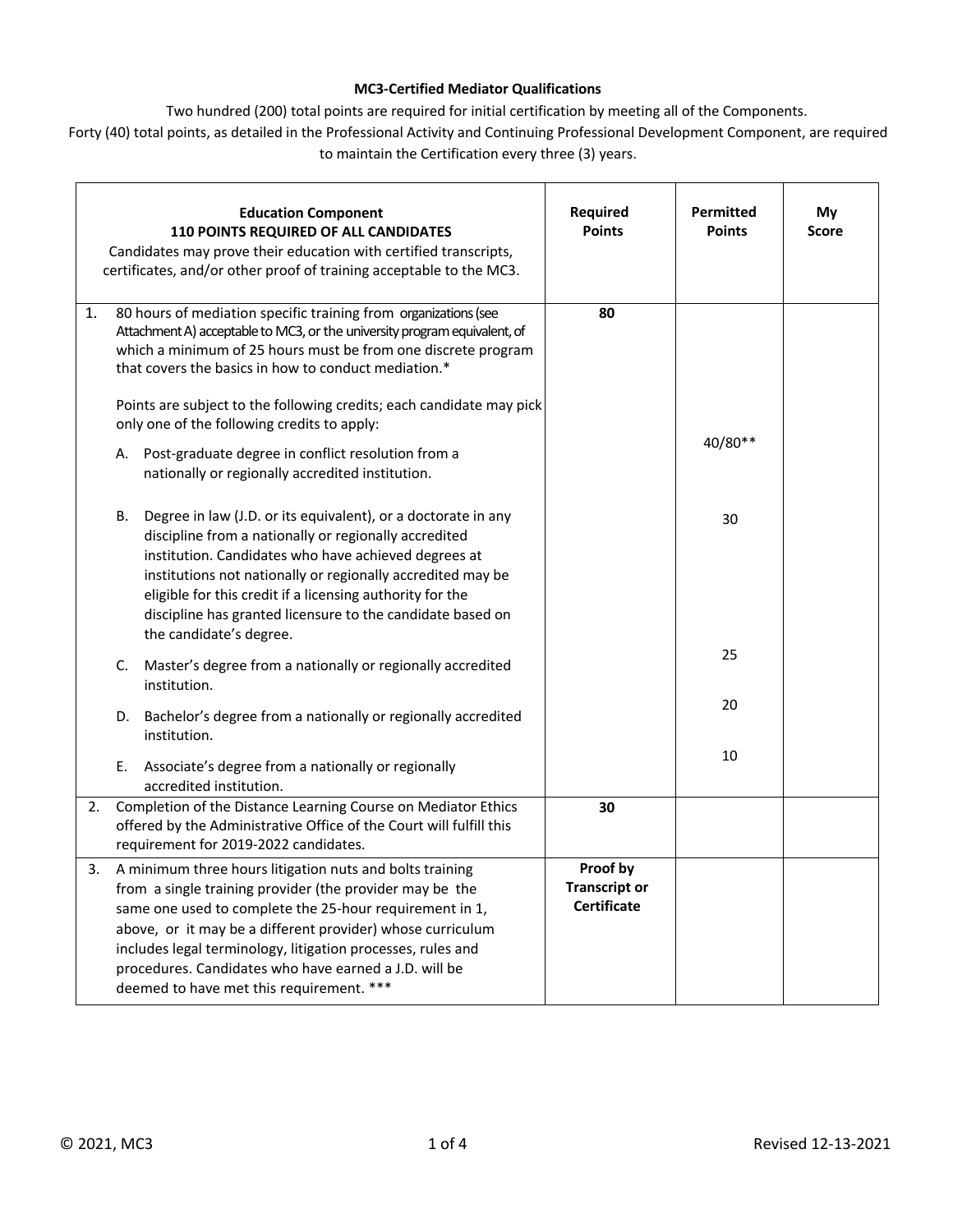\*Candidates will be required to affirm under penalty of perjury that their mediator education and training included a minimum of 10 hours of mediation role plays and simulations, as well as the Core Content that has been identified by MC3. Candidates who have met the requirements established by the Judicial Council of Virginia to receive referrals will be deemed to have met the minimum 25 hour requirement of a discrete program that covers the basics of how to conduct a mediation.

\*\*Two (2) semester unit or three (3) quarter unit or greater college or university courses and programs that cover the basics in how to conduct a mediation demonstrate through syllabi or other submitted evidence may receive the full 80-hour credit.

\*\*\*Candidates will be exempt from the litigation nuts and bolts training requirement by 1) showing completion of at least 10 adjudicated, civil limited or unlimited jurisdiction litigated cases with the exception of civil harassment or unlawful detainer cases or 2) completion of an American Bar Association approved Paralegal Studies program by submitting certificate of completion. Candidates will be required to affirm to the mediations under the penalty of perjury.

Comments: Candidates who meet the 80-hour requirement of 1.A. will not have to complete any additional mediation specific training to satisfy this Component. Candidates who meet the requirement of 1.B. will still need to complete an additional 50 hours of mediation specific training to satisfy this Component. Candidates who meet the requirement of 1.C. will still need to complete an additional 55 hours of mediation specific training to satisfy this Component.

Core Content for Courses and Programs Covering the Basics in how to Conduct a Mediation

- (1) The structure, design, practice, and theory of dispute resolution proceedings and services, including the varying roles, functions and responsibilities of neutral persons, and the distinction between binding and non-binding processes;
- (2) Intake and convening skills, including agreements to mediate, and preparing parties and their counsel for mediation;
- (3) Mediation theories and styles, including evaluative, facilitative and transformative models, assessing risks and advantages of models; matching models to contexts and parties;
- (4) Communication skills and techniques, including developing opening statements, building trust, gathering facts, framing issues, taking notes, agenda setting, empowerment tactics, effective listening, framing, and clarification skills. Face-toface as well as over-the-telephone communication skills shall be addressed;
- (5) Managing challenges in dealing with different cultures, gender differences, language barriers, and other unique situations;
- (6) Problem identification and disagreement management skills, including instruction in the establishment of priorities and areas of agreement and disagreement; and
- (7) Techniques for achieving agreement or settlement, including instruction in creating a climate conducive to resolution, identifying options, understanding BATNA, facilitating negotiations, methods for breaking impasse, reaching consensus, and working toward agreement and drafting of settlement agreements.
- (8) Ethics shall include party self-determination and the necessity of the voluntary and consensual nature of a disputant's participation in any dispute resolution proceedings; mediation confidentiality; and ABA/ACR/AAA Model Standards of Conduct for Mediators.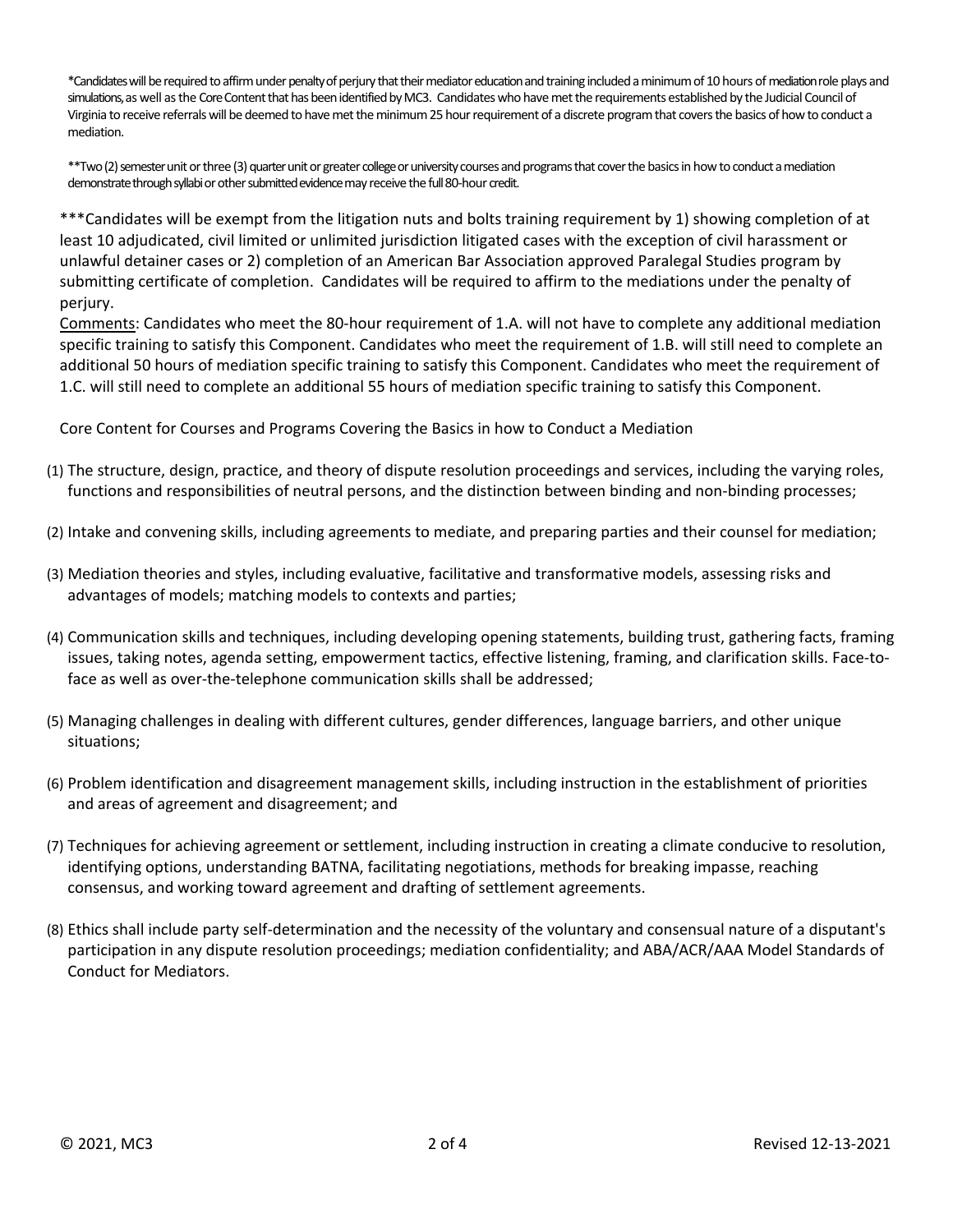|    | <b>Mediation Experience Component</b><br>50 POINTS REQUIRED OF ALL CANDIDATES<br>Activities must have been completed in the five years<br>immediately prior to applying for the certificate                                                                                                                                                                                                                                                                                                                                                                                                                                                                                                      | Required<br><b>Points</b> | <b>Permitted</b><br><b>Points</b>                    | <b>My Score</b> |
|----|--------------------------------------------------------------------------------------------------------------------------------------------------------------------------------------------------------------------------------------------------------------------------------------------------------------------------------------------------------------------------------------------------------------------------------------------------------------------------------------------------------------------------------------------------------------------------------------------------------------------------------------------------------------------------------------------------|---------------------------|------------------------------------------------------|-----------------|
| 1. | Proof of mediations (minimum 10 cases mediated or co-<br>mediated, 1 point per hour mediated; 1/2 point per hour in co-<br>mediation). Maximum 50 points. Candidates must attach a list<br>of cases and will be asked to provide detail on their role in the<br>mediation, and the dates and length of time of those cases.<br>Candidates will be required to affirm to the mediations under<br>the penalty of perjury.                                                                                                                                                                                                                                                                          |                           | Maximum 50<br>points/<br><b>Minimum</b><br>30 points |                 |
| 2. | Mediation support and/or ancillary activities, acceptable to the<br>MC3, with a mediation provider organization (1 point per 2<br>hours). Such support roles may include, but are not limited to,<br>mediation observations, case management, case intake or<br>convening, facilitations, conciliations, mentoring, and peer<br>mediation. Purely administrative task (clerical tasks where there<br>is no direct contact with the mediator or the parties) will not<br>qualify for points. Candidates intending to qualify for the points<br>available in this category will be required to submit a letter from<br>their supervisor validating each role and experience. Maximum<br>20 points. |                           | <b>Maximum</b><br>20 points                          |                 |

Comments: The emphasis of this Component is performance in actual mediation activity. Therefore, the MC3 may require additional documentation under 2, above, if the nature of the activity appears to be solely administrative.